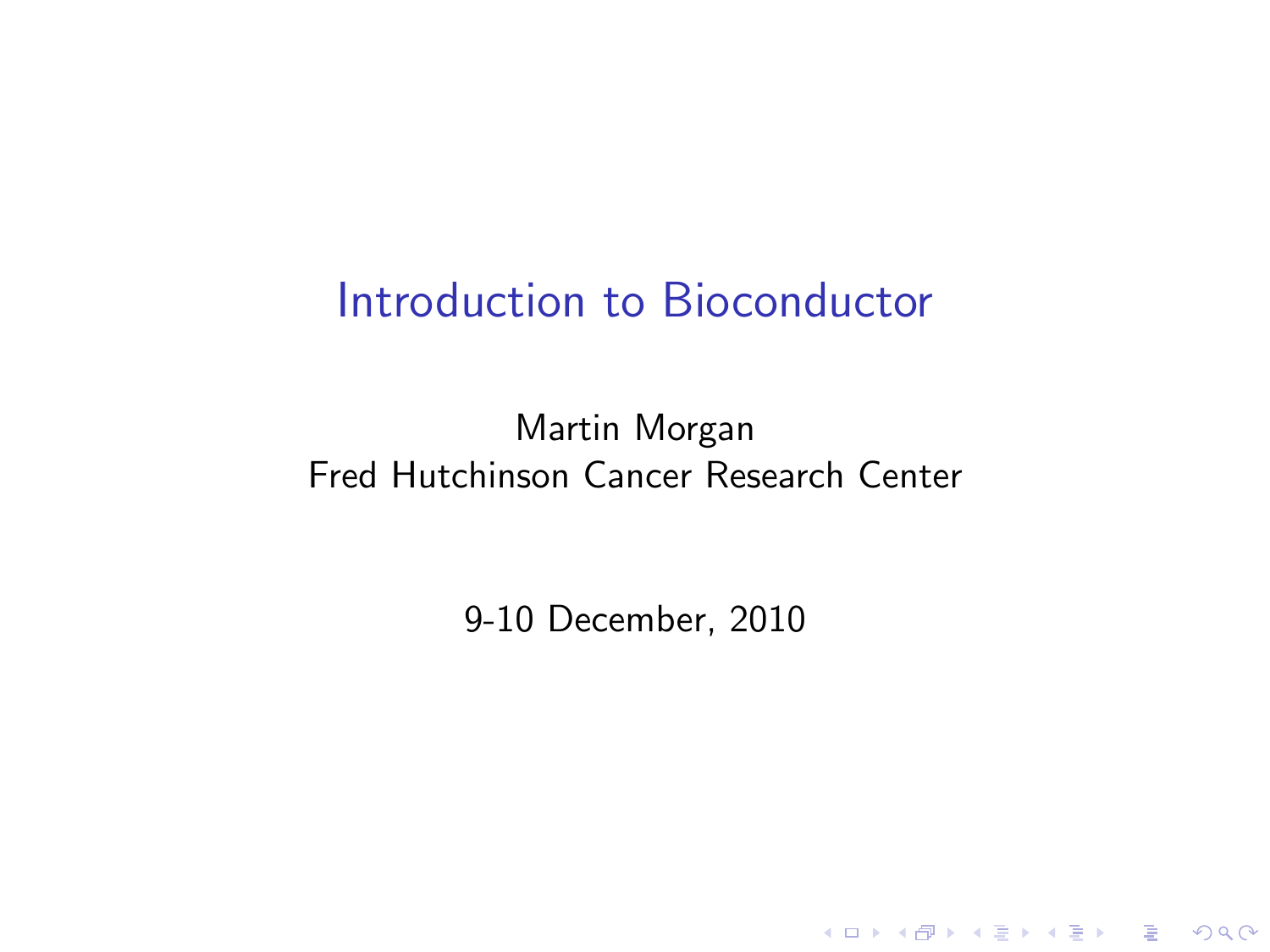#### **[Bioconductor](#page-2-0)**

[Project Motivation and Success](#page-2-0) [Representative Packages \(Microarrays\)](#page-3-0)

K ロ ▶ K 個 ▶ K 할 ▶ K 할 ▶ 이 할 → 9 Q Q →

#### [Microarrays: Work Flows](#page-4-0)

[Pre-processing](#page-8-0) [Quality Assessment](#page-11-0) [Filtering](#page-12-0)

#### **[Resources](#page-13-0)**

[Lab Activity](#page-13-0) [References](#page-14-0)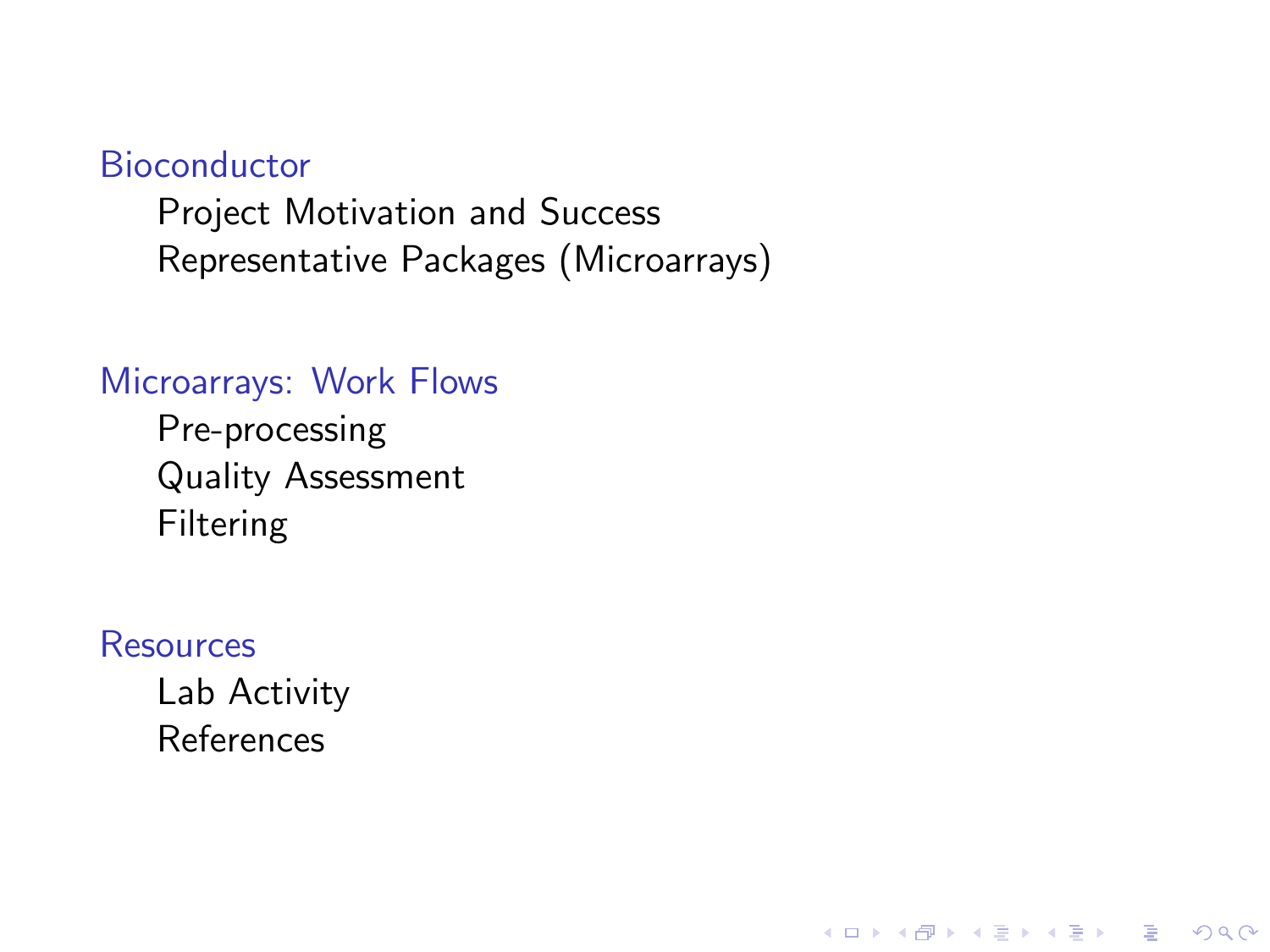# Bioconductor: Analysis and Comprehension of High Throughput Genetic Data

Goal Help biologists understand their data

- Focus  $\triangleright$  Expression and other microarray; flow cytometry
	- $\blacktriangleright$  High-throughput sequencing
- Themes  $\rightarrow$  Open source / open development
	- $\triangleright$  Code reuse statistics, visualization, domain-specific applications, e.g., [limma](http://bioconductor.org/packages/release/bioc/html/limma.html)
	- $\blacktriangleright$  Interoperability

. . .

 $\triangleright$  Reproducible – scripts, *vignettes*, packages

4 0 > 4 4 + 4 = + 4 = + = + + 0 4 0 +

<span id="page-2-0"></span>Success  $> 400$  packages; very active mailing list; annual conferences (BioC2011, Seattle, July 27-29); courses;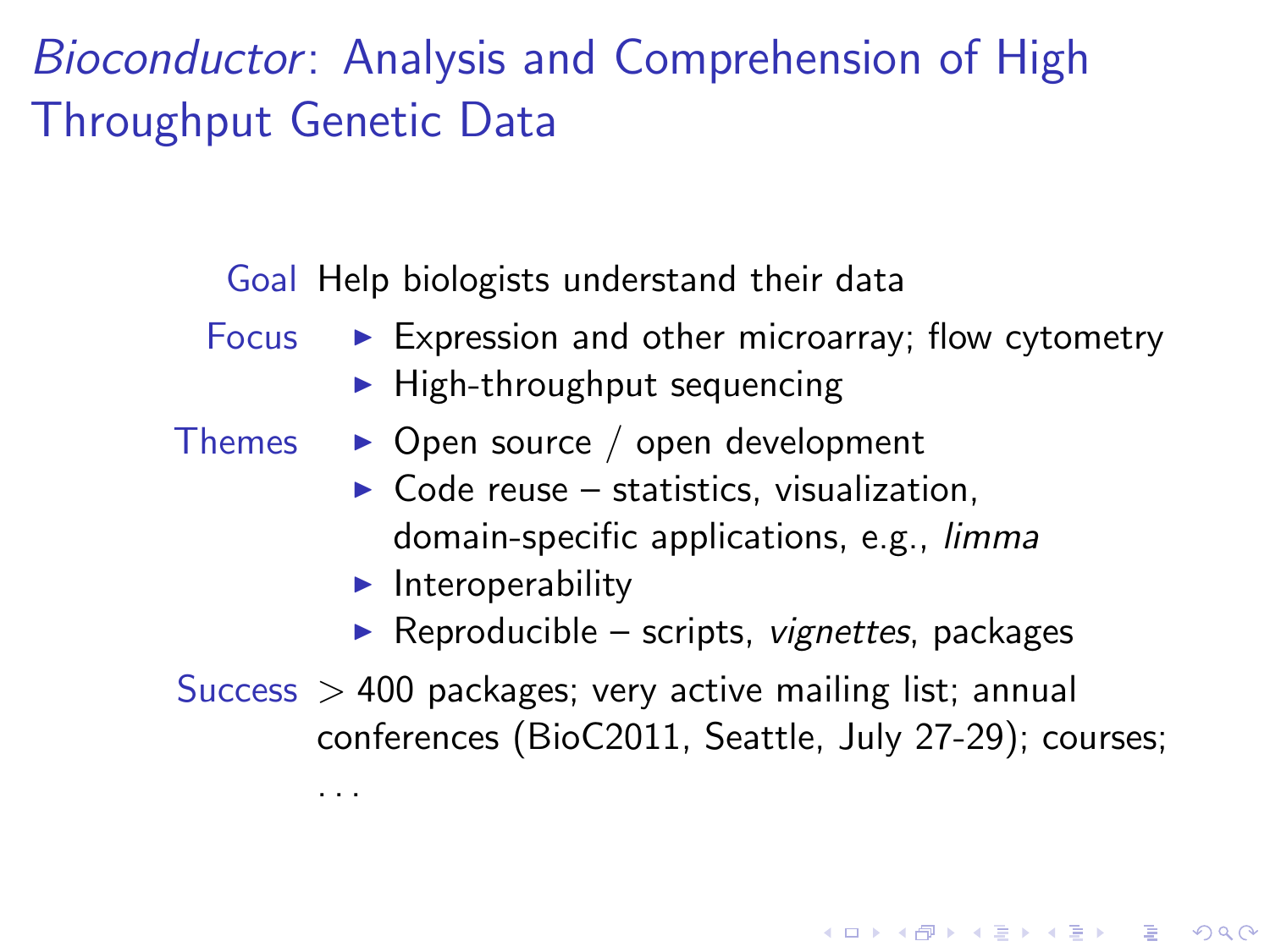<span id="page-3-0"></span>Pre-processing [affy](http://bioconductor.org/packages/release/bioc/html/affy.html), [oligo](http://bioconductor.org/packages/release/bioc/html/oligo.html), [lumi](http://bioconductor.org/packages/release/bioc/html/lumi.html), [beadarray](http://bioconductor.org/packages/release/bioc/html/beadarray.html), [limma](http://bioconductor.org/packages/release/bioc/html/limma.html), [genefilter](http://bioconductor.org/packages/release/bioc/html/genefilter.html), ... Machine learning [MLInterfaces](http://bioconductor.org/packages/release/bioc/html/MLInterfaces.html), [CMA](http://bioconductor.org/packages/release/bioc/html/CMA.html) Differential expression *[limma](http://bioconductor.org/packages/release/bioc/html/limma.html)*, ... Gene set enrichment [topGO](http://bioconductor.org/packages/release/bioc/html/topGO.html), [GOstats](http://bioconductor.org/packages/release/bioc/html/GOstats.html), [GSEABase](http://bioconductor.org/packages/release/bioc/html/GSEABase.html), ... Annotation [AnnotationDbi](http://bioconductor.org/packages/release/bioc/html/AnnotationDbi.html), 'chip', 'org' and [BSgenome](http://bioconductor.org/packages/release/bioc/html/BSgenome.html) packages 'Domain-specific' [DNAcopy](http://bioconductor.org/packages/release/bioc/html/DNAcopy.html), [snpMatrix](http://bioconductor.org/packages/release/bioc/html/snpMatrix.html), . . .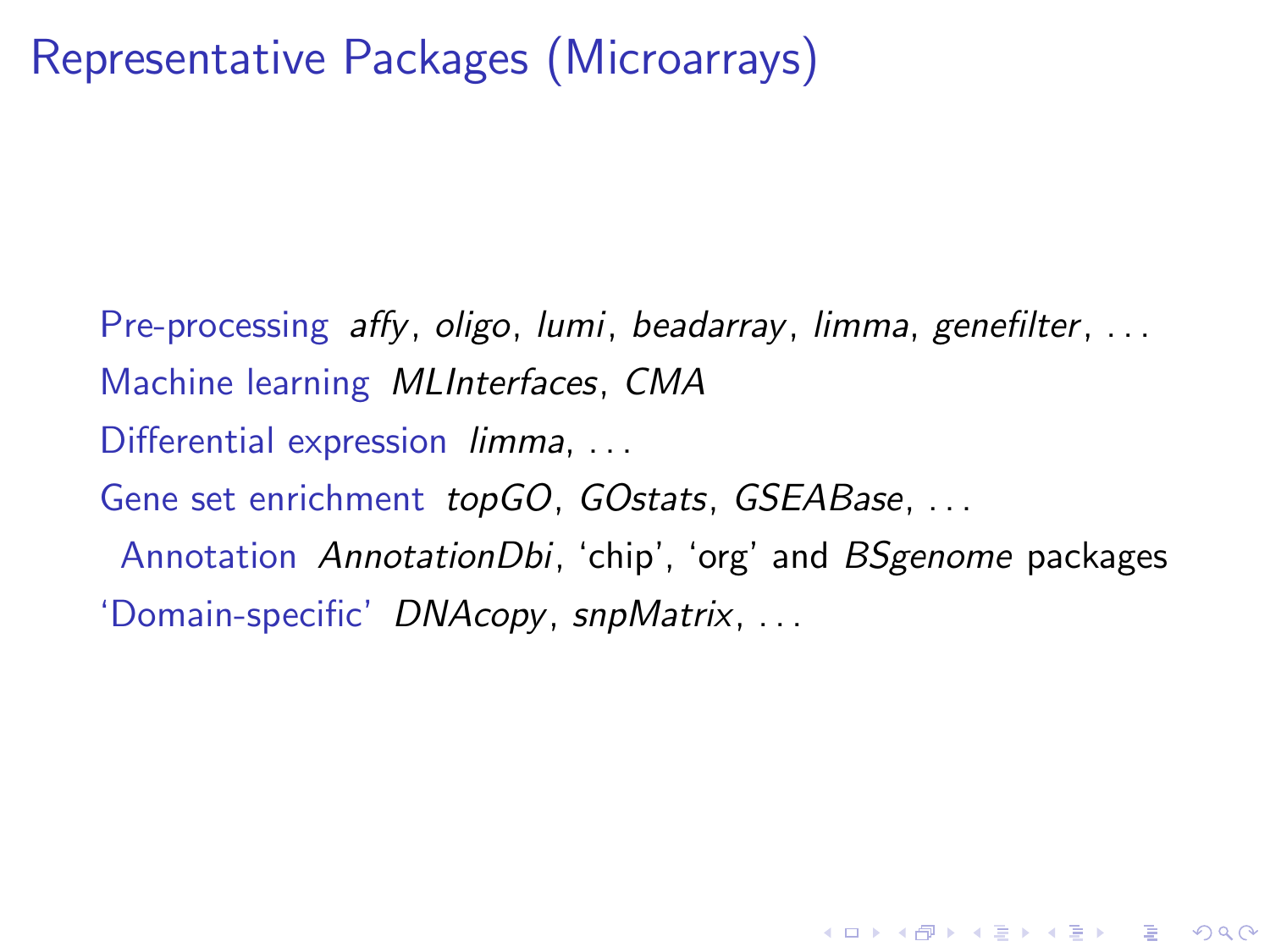# Work Flow: Expression Microarrays

Prior to analysis

- $\triangleright$  Biological experimental design treatments, replication, etc.
- $\triangleright$  Microarray preparation especially two-channel

Analysis

- 1. Pre-processing (normalization); quality assessment; exploratory analysis
- 2. Differential expression; machine learning (clustering and classification)
- 3. Annotation
- 4. Gene set enrichment analysis

5. . . .

<span id="page-4-0"></span><http://bioconductor.org/workflows> for common analyses.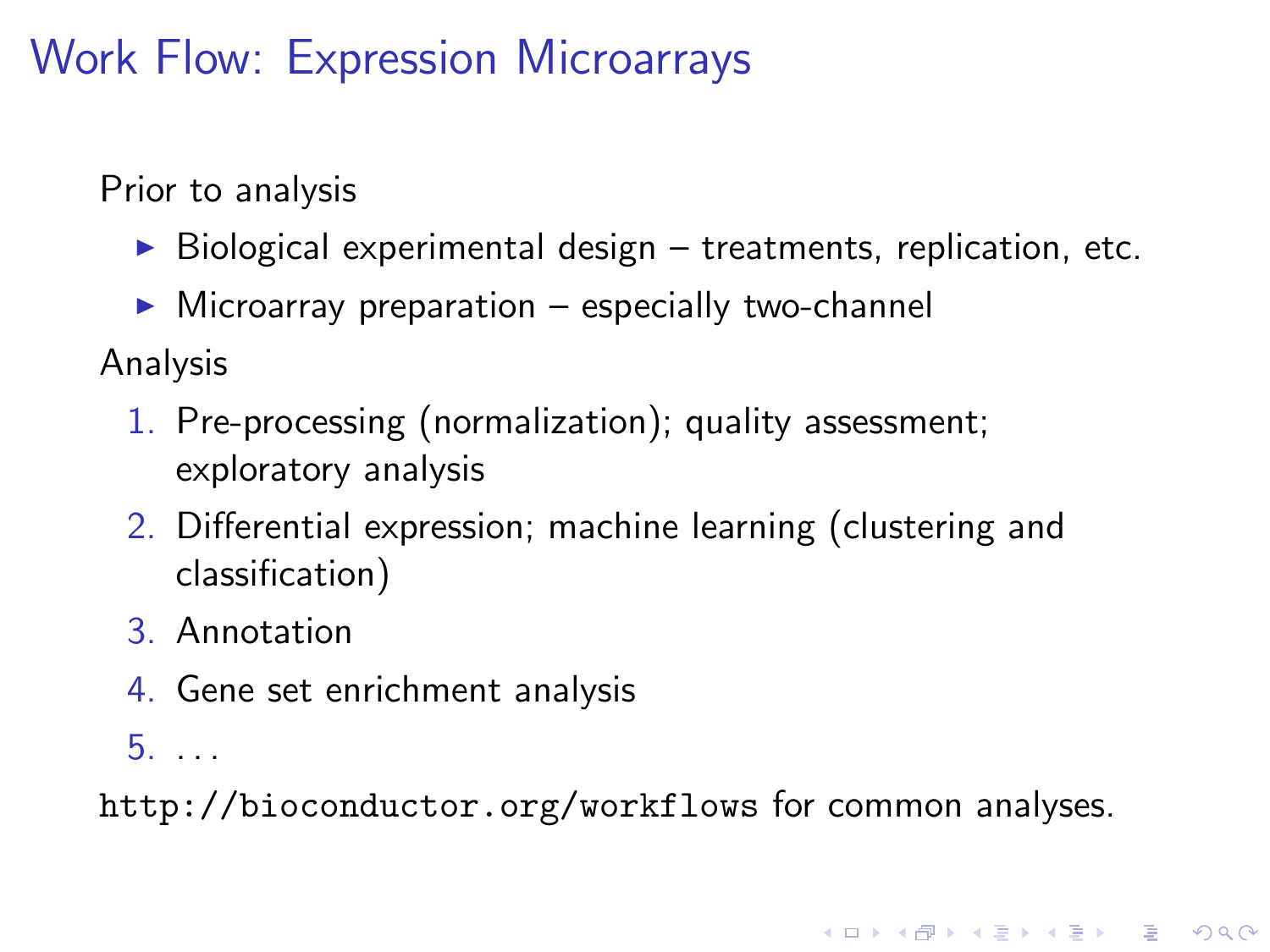#### Example Data

Chiaretti et al., 2005 [\[1\]](#page-14-1)

- $\blacktriangleright$  128 adult patients, newly diagnosed for ALL
- $\triangleright$  B- and T-lineage; various molecular and cytological characteristics.
- $\blacktriangleright$  HG-U95Av2
- $\triangleright$  Pre-processed (background correction, normalization, summarization into probe sets).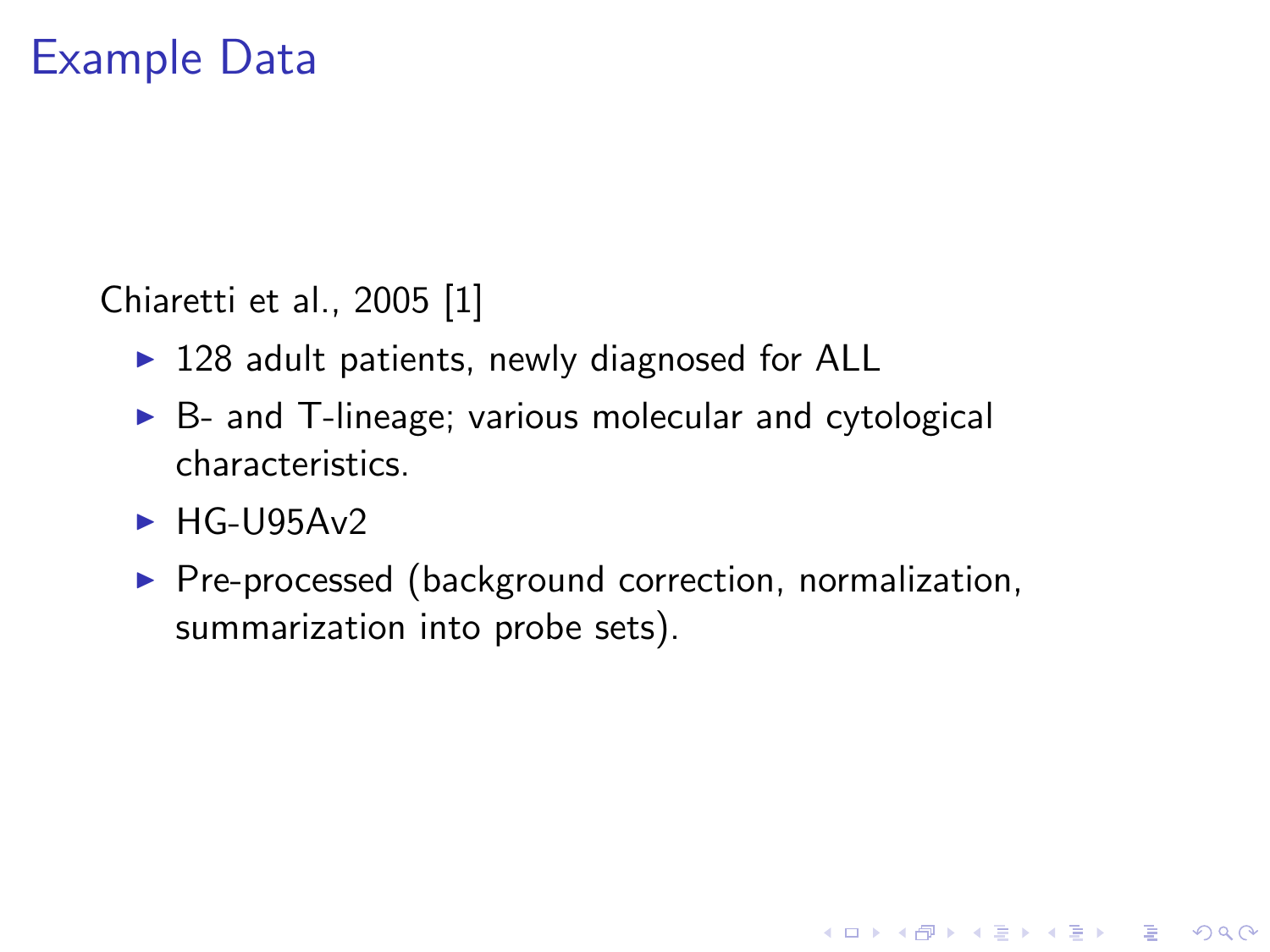#### The ALL dataset

```
> library(ALL); data(ALL); ALL
ExpressionSet (storageMode: lockedEnvironment)
assayData: 12625 features, 128 samples
  element names: exprs
protocolData: none
phenoData
  sampleNames: 01005 01010 ... LAL4
    (128 total)
  varLabels: cod diagnosis ... date
    last seen (21 total)
  varMetadata: labelDescription
featureData: none
experimentData: use 'experimentData(object)'
  pubMedIds: 14684422 16243790
Annotation: hgu95av2
```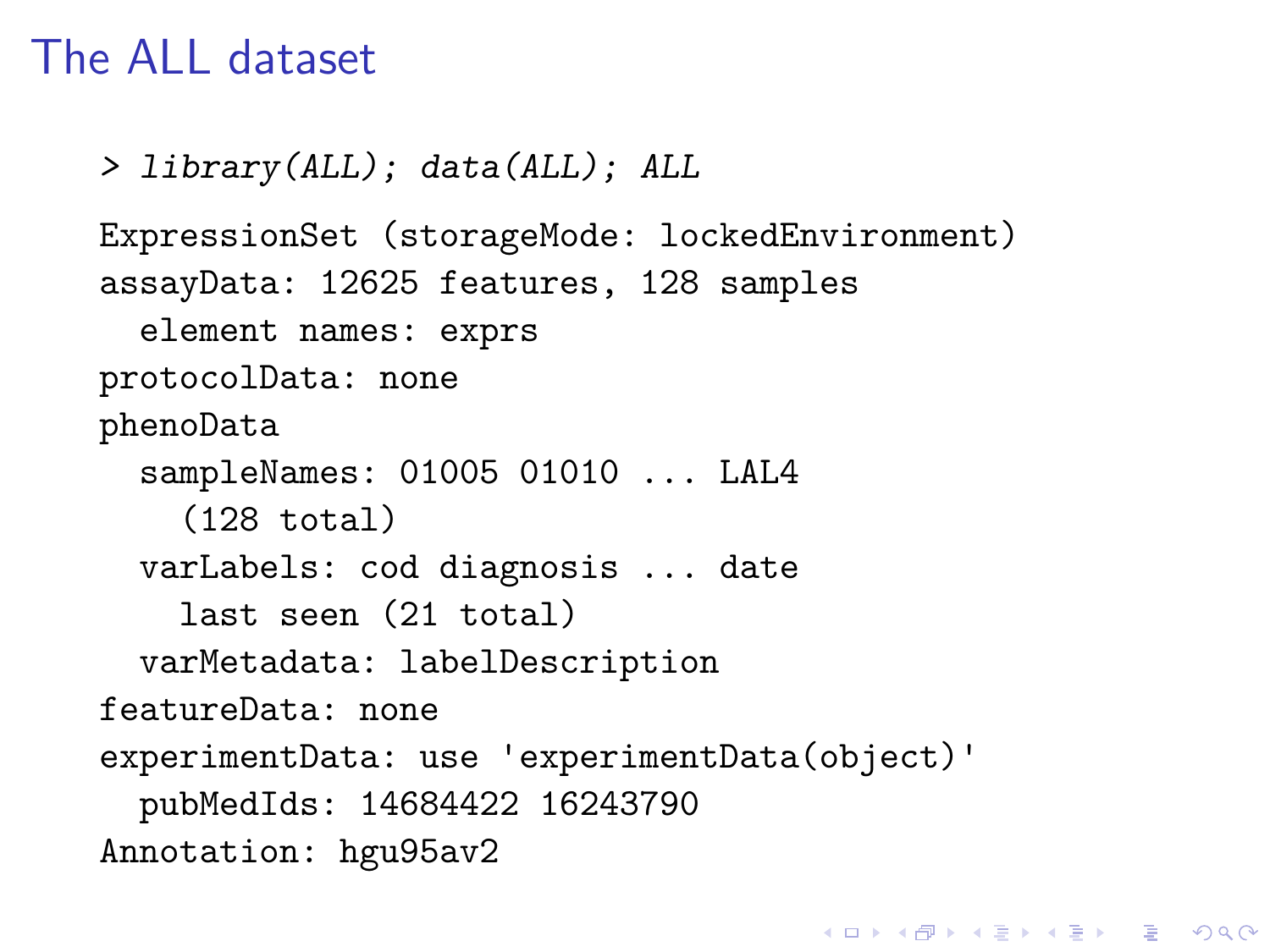## **ExpressionSet**

Example of an 'S4' class

- $\triangleright$  Coordinate different types of data (assay, phenotype, feature, experiment) into a single container
- $\blacktriangleright$  Reduces clerical errors, enhances interoperability and reproducibility

Manipulate with *accessors* and *subsetting* 

> m <- exprs(ALL) # matrix of expression values > adf <- phenoData(ALL) # data frame-like sample description  $>$  some  $<-$  ALL $[$ , 1:10] # first 10 samples

Metadata, e.g., adf

- $\triangleright$  pData(adf): 1 row per sample, columns representing measured attributes, e.g., sex, age, 'fusion protein'.
- $\triangleright$  Data about the columns, e.g., varMetadata(adf)

Warning: different S4 classes have different conventions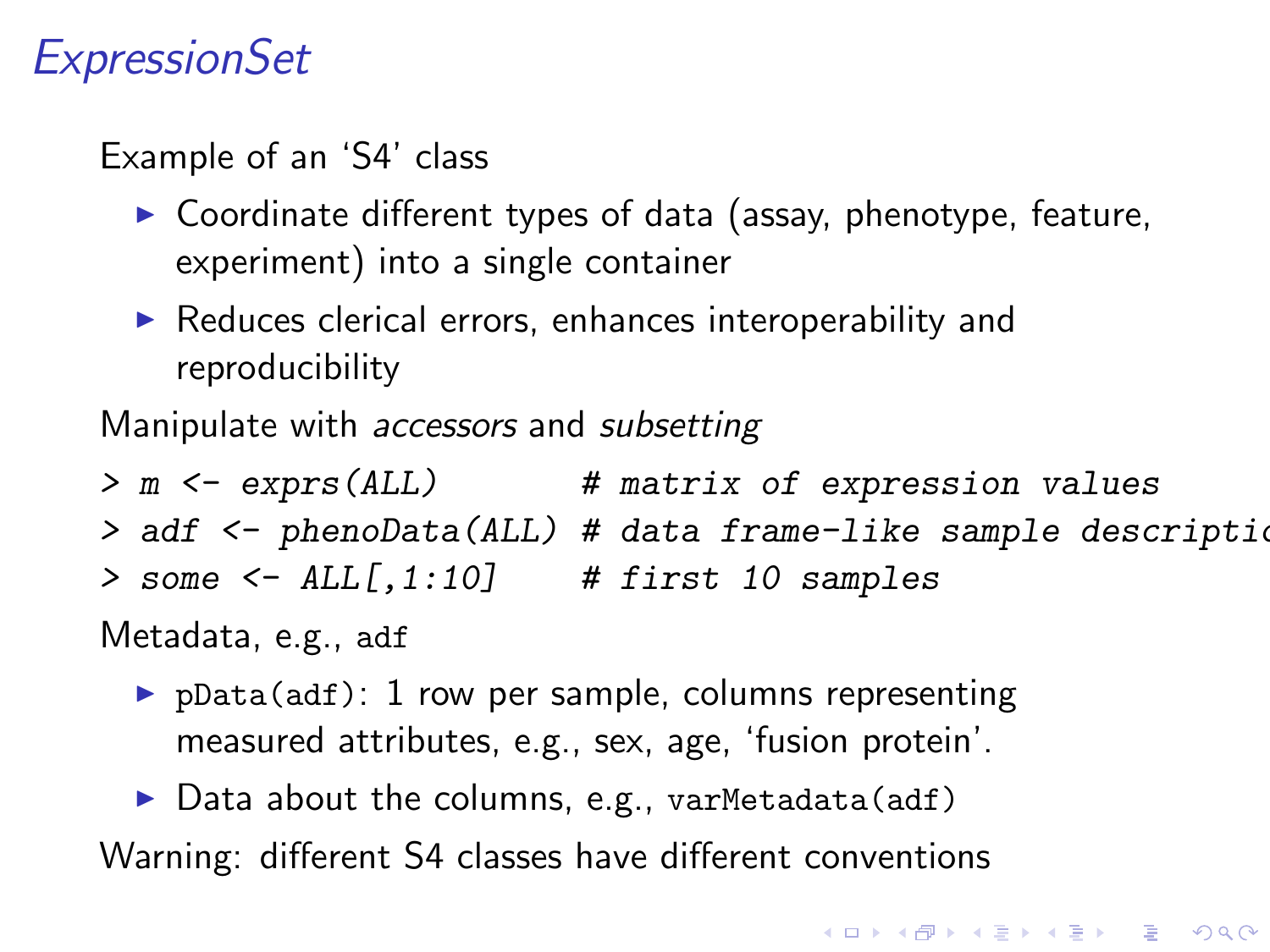## Pre-processing

Background correction

- $\triangleright$  One-channel: PM / MM probes
- $\triangleright$  Two-channel: background vs. foreground intensities

Normalization

 $\triangleright$  Key assumption: most probe sets not differentially expressed; distribution of intensities approxiamtely equal across arrays

Summarization

<span id="page-8-0"></span> $\triangleright$  One-channel: from probes to probesets (approxiamtely, genes)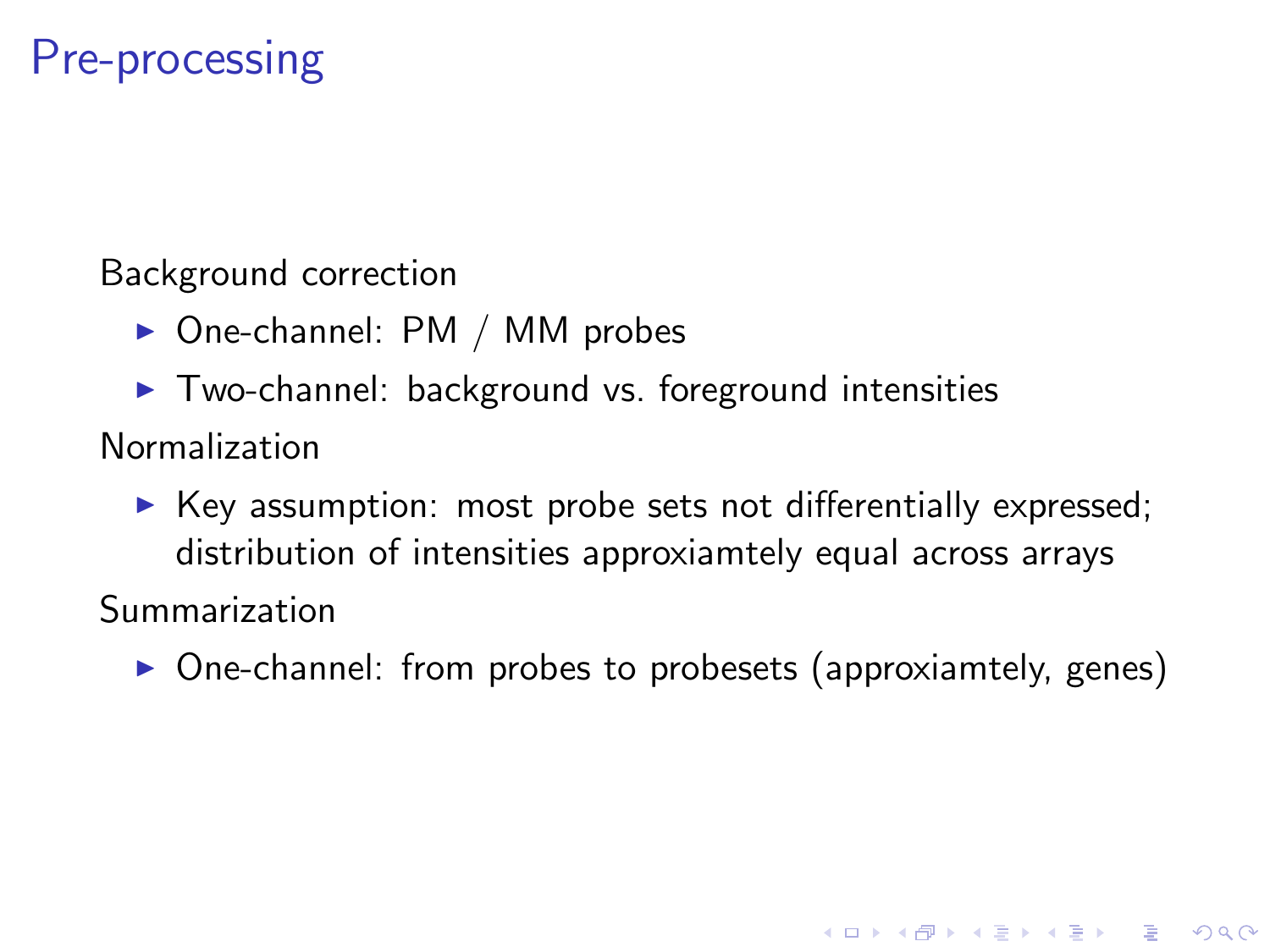One channel Affymetrix 3' expression arrays

 $\blacktriangleright$  In practice:

- > ## assume phenoData is an AnnotatedDataFrame
- > ## "/celfile/directory" contains CEL files
- > setwd("/your/celfile/directory")
- > library(affy)
- > eset <- just.rma(phenoData=phenoData)
- $\triangleright$  Other normalizatons, e.g., just.gcrma, vsn2; [affyPLM](http://bioconductor.org/packages/release/bioc/html/affyPLM.html) for detailed probe models; *[oligo](http://bioconductor.org/packages/release/bioc/html/oligo.html)* for recent arrays.

4 0 > 4 4 + 4 = + 4 = + = + + 0 4 0 +

 $\blacktriangleright$  [limma](http://bioconductor.org/packages/release/bioc/html/limma.html) for two-channel arrays.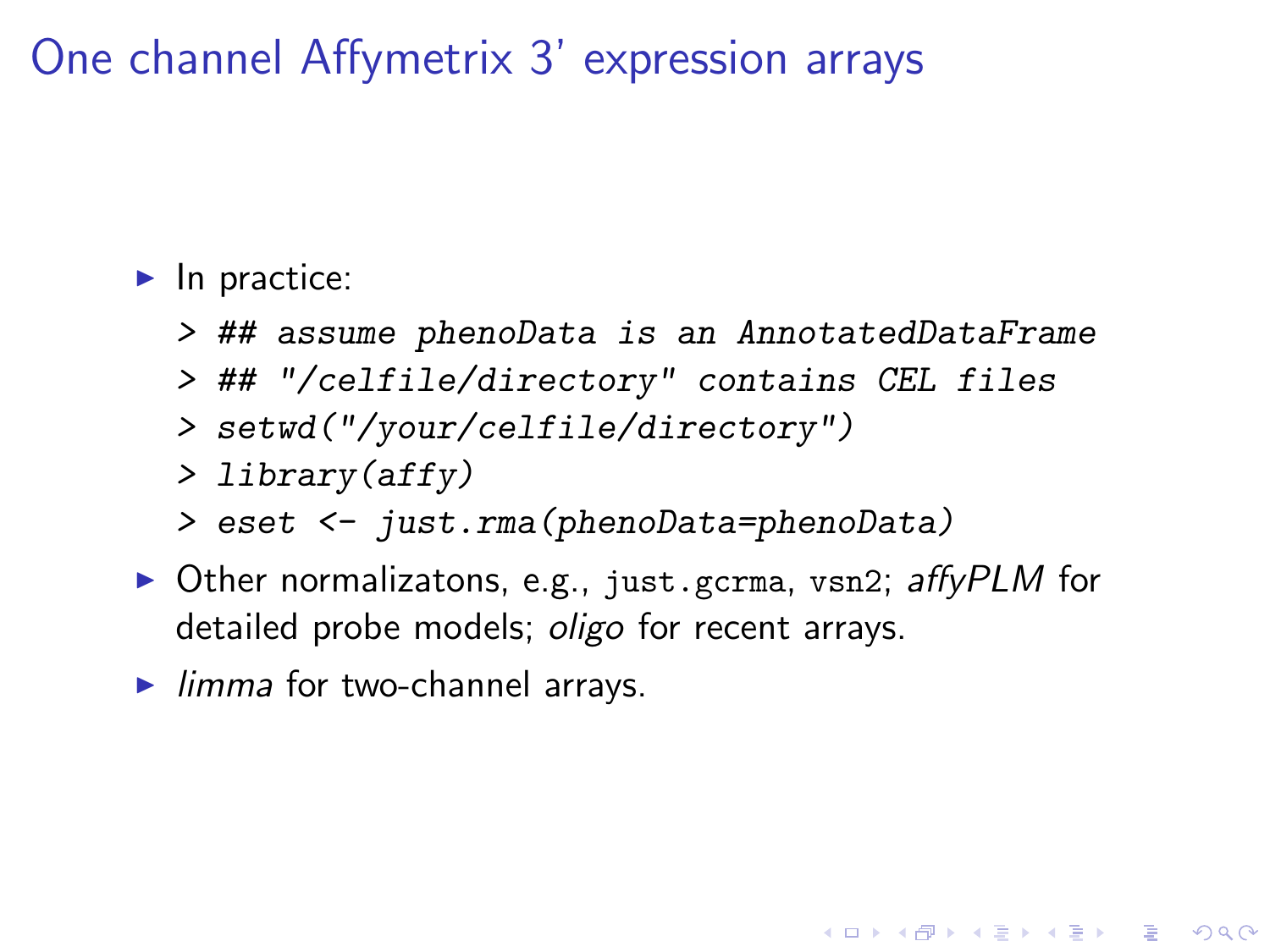Example: RMA (robust multi-chip average)

Background correction

- $\triangleright$  Observation: using MM probes is problematic when MM  $\triangleright$ PM.
- $\triangleright$  Model PM probes as exponentially distributed signal, plus normal noise,  $\exp(\alpha) + N(\mu, \sigma^2)$ .

Normalization

 $\triangleright$  Quantile normalization – force the *distribution* of background-corrected expression values of each array to have exactly the same.

Summarization

 $\triangleright$  Estimate probeset effect by fitting a linear model to all probes in each probe set, across array.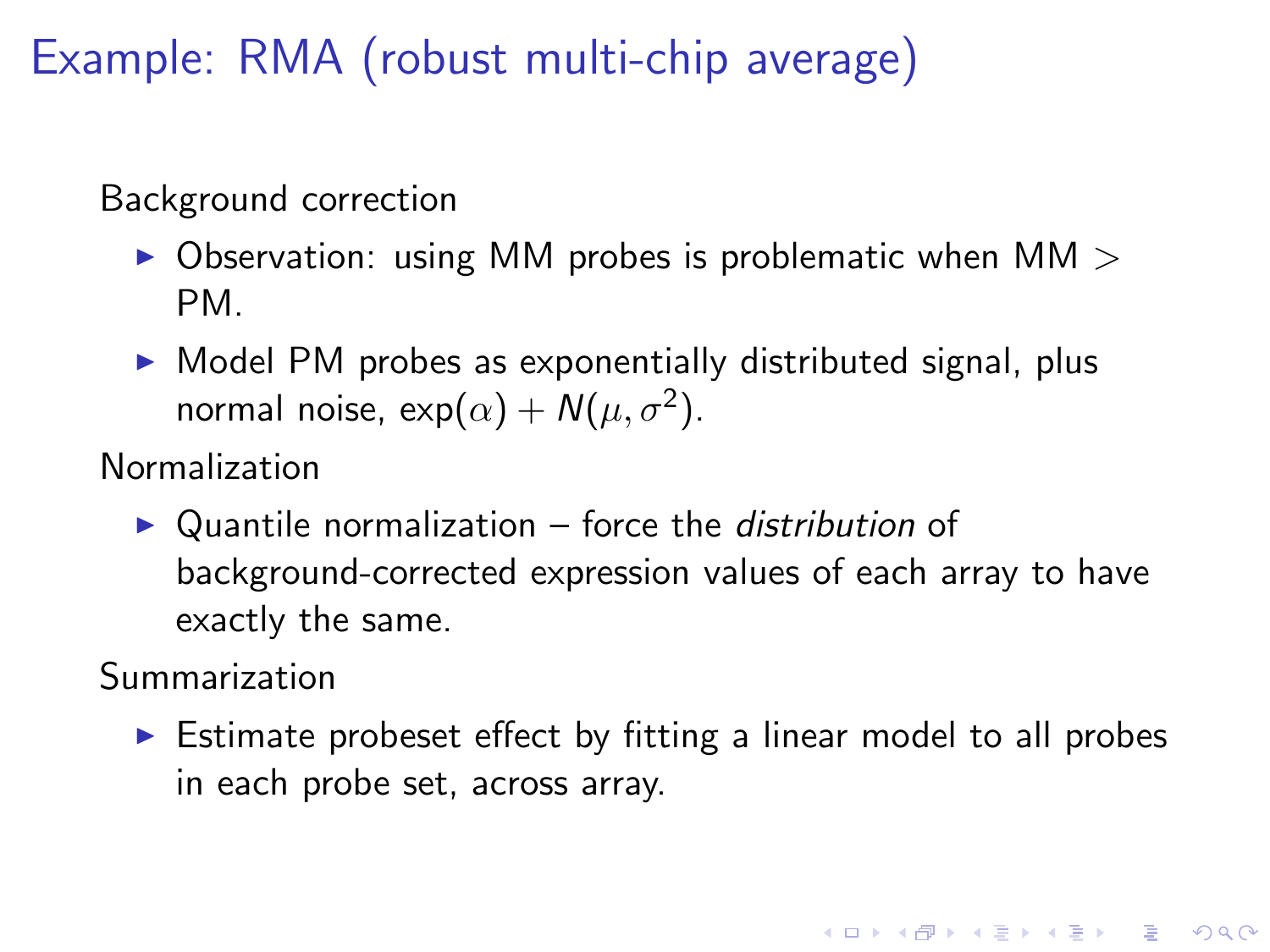#### Quality assessment

- $\blacktriangleright$  In practice:
	- > library(arrayQualityMetrics)
	- > rpt <- arrayQualityMetrics(eset)
	- > ## or, as appropriate,
	- > ## rpt <- arrayQualityMetrics(abatch)
	- > ## rpt <- arrayQualityMetrics(rg)
	- > browseURL(rpt)
- $\triangleright$  QC summary statistics: acceptable ranges for 'control' probes
- $\triangleright$  Between-array distances: no unintended association with experimental conditions, e.g., run date.
- <span id="page-11-0"></span> $\triangleright$  NUSE (normalized unscaled standard error) and RLE (relative log expression) plots: consistent expression and variablity across arrays.

4 0 > 4 4 + 4 = + 4 = + = + + 0 4 0 +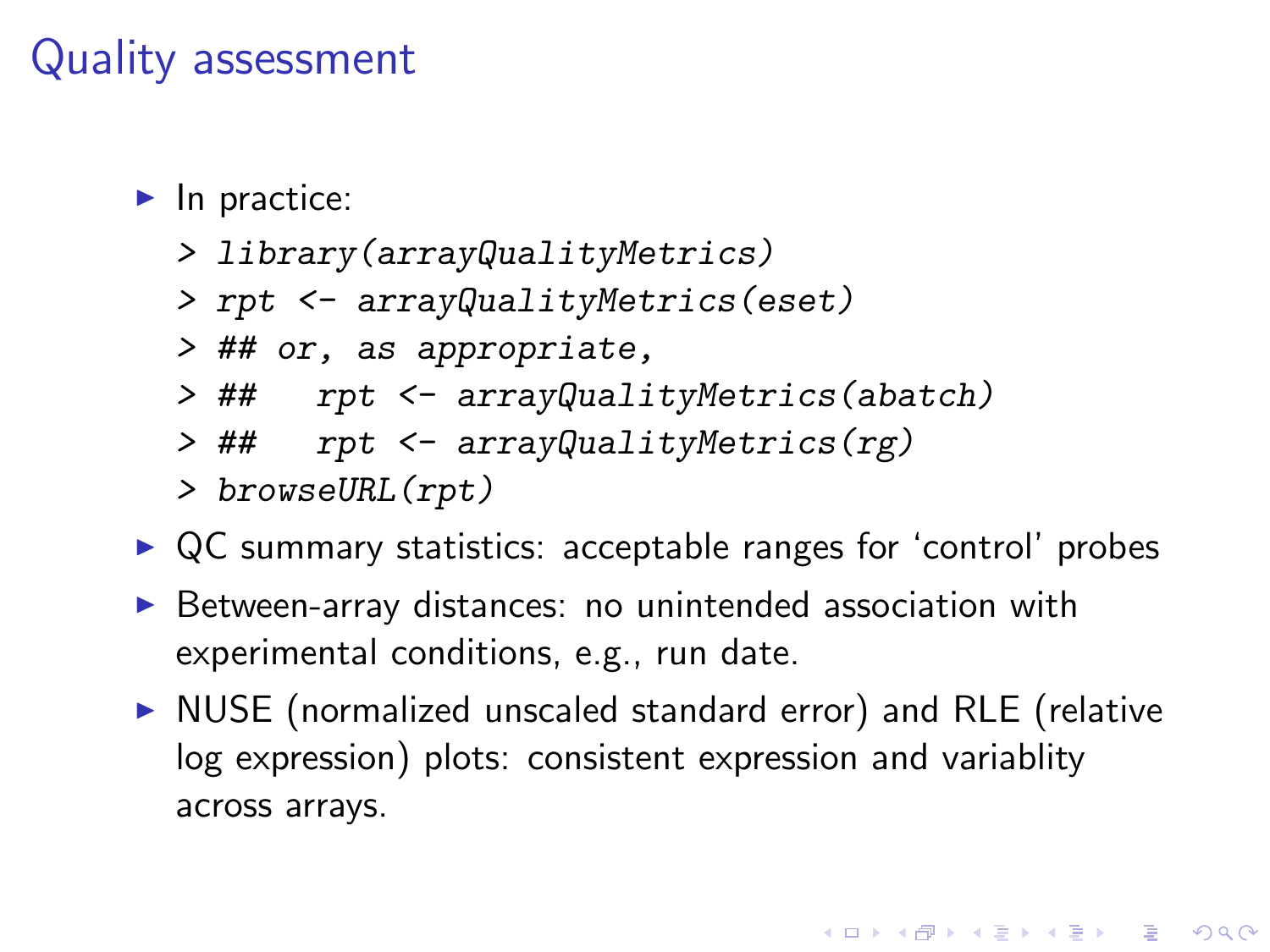### Filtering probe sets

Use nsFilter from the [genefilter](http://bioconductor.org/packages/release/bioc/html/genefilter.html) package to filter out probes that:

- $\blacktriangleright$  Lack variability
- $\triangleright$  Are without an Entrez Gene ID annotation
- $\blacktriangleright$  Map to the same Entrez Gene ID
- $\triangleright$  Are not annotated to GO (or other) terms
- > library(genefilter)
- > filteredESet <- nsFilter(eset, require.entrez=TRUE,
- <span id="page-12-0"></span>+ remove.dupEntrez=TRUE, feature.exclude="^AFFX")

KID K 4 D X R B X R B X D A Q A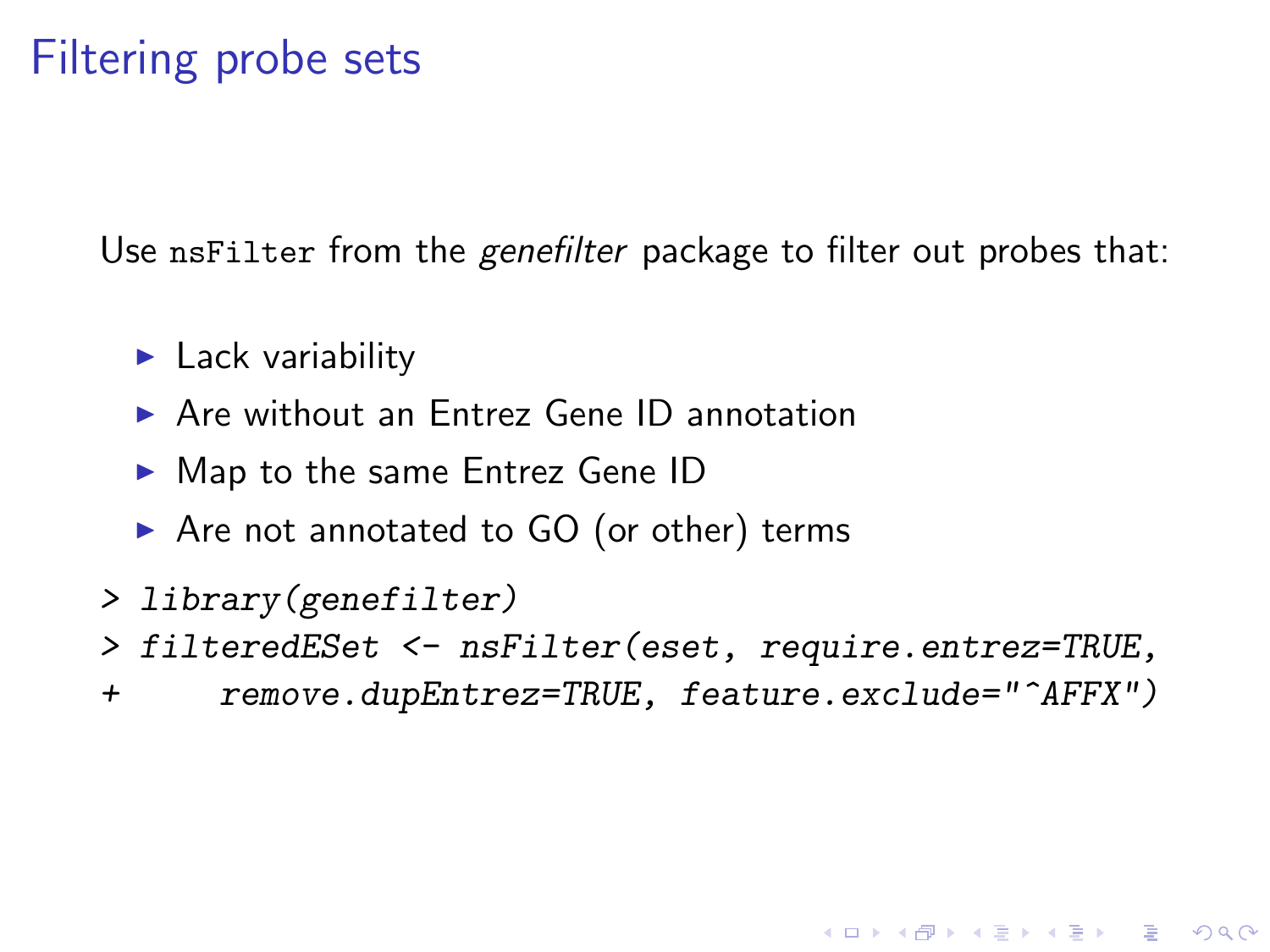## Lab activity

Goal: learn to work with S4 classes, especially *ExpressionSet* 

- 1. Load and explore ALL object, including finding help on S4 objects.
- 2. Extract mol.biol phenoData, subset samples to include only BCR/ABL or NEG.

4 0 > 4 4 + 4 = + 4 = + = + + 0 4 0 +

- 3. Perform quality assessment.
- <span id="page-13-0"></span>4. Filter (remove) probes without gene-level annotation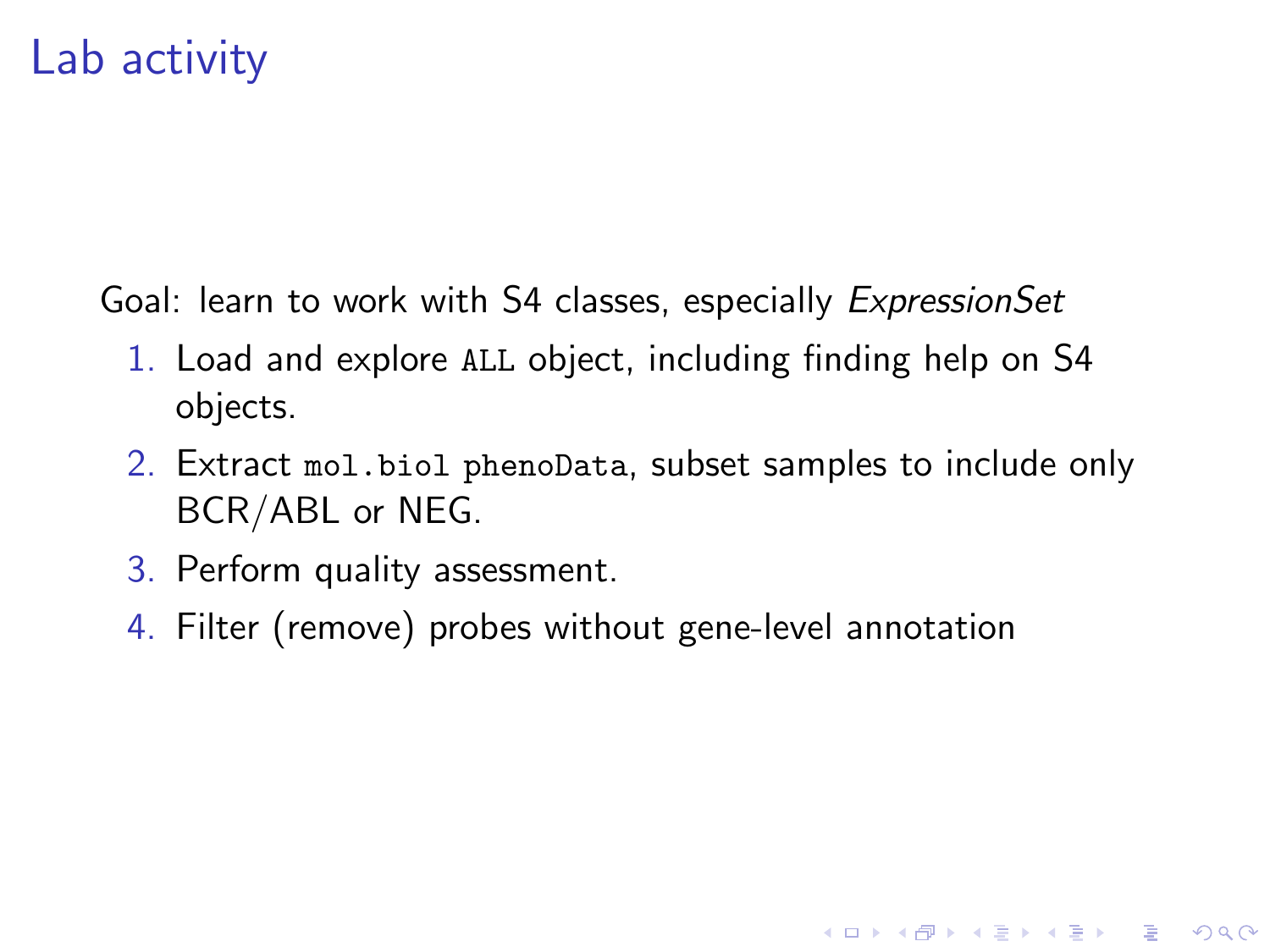#### References

<span id="page-14-1"></span>

<span id="page-14-0"></span>■ S. Chiaretti, X. Li, R. Gentleman, A. Vitale, K. S. Wang, F. Mandelli, R. Foa, and J. Ritz. Gene expression profiles of B-lineage adult acute lymphocytic leukemia reveal genetic patterns that identify lineage derivation and distinct mechanisms of transformation. Clin. Cancer Res., 11:7209–7219, Oct 2005.